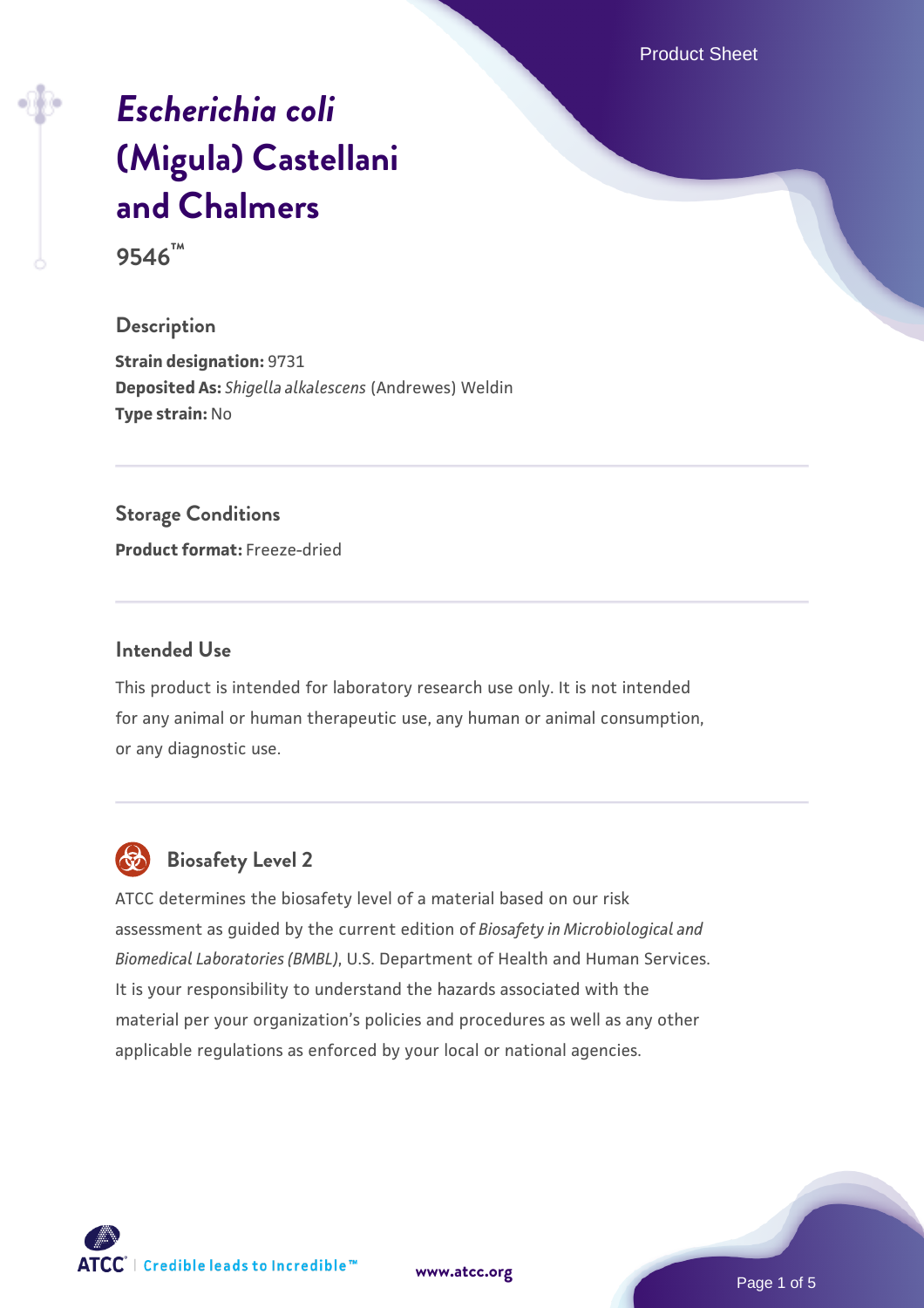ATCC highly recommends that appropriate personal protective equipment is always used when handling vials. For cultures that require storage in liquid nitrogen, it is important to note that some vials may leak when submersed in liquid nitrogen and will slowly fill with liquid nitrogen. Upon thawing, the conversion of the liquid nitrogen back to its gas phase may result in the vial exploding or blowing off its cap with dangerous force creating flying debris. Unless necessary, ATCC recommends that these cultures be stored in the vapor phase of liquid nitrogen rather than submersed in liquid nitrogen.

# **Certificate of Analysis**

For batch-specific test results, refer to the applicable certificate of analysis that can be found at www.atcc.org.

# **Growth Conditions**

**Medium:**  [ATCC Medium 3: Nutrient agar or nutrient broth](https://www.atcc.org/-/media/product-assets/documents/microbial-media-formulations/3/atcc-medium-3.pdf?rev=7510837507e64d849c62a46b5b2197a1) **Temperature:** 26°C

# **Material Citation**

If use of this material results in a scientific publication, please cite the material in the following manner: *Escherichia coli* (Migula) Castellani and Chalmers (ATCC 9546)

## **References**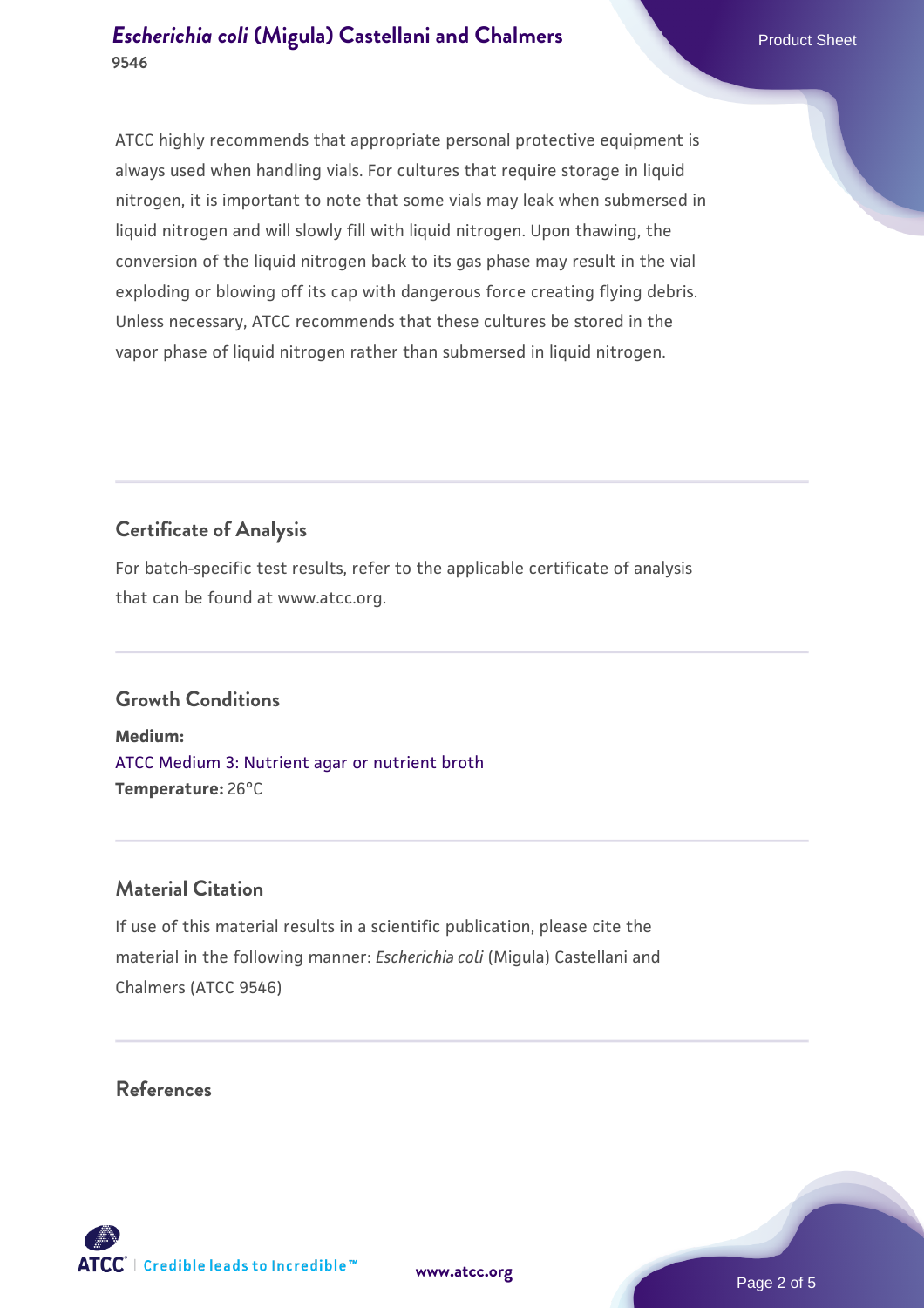References and other information relating to this material are available at www.atcc.org.

#### **Warranty**

The product is provided 'AS IS' and the viability of ATCC® products is warranted for 30 days from the date of shipment, provided that the customer has stored and handled the product according to the information included on the product information sheet, website, and Certificate of Analysis. For living cultures, ATCC lists the media formulation and reagents that have been found to be effective for the product. While other unspecified media and reagents may also produce satisfactory results, a change in the ATCC and/or depositor-recommended protocols may affect the recovery, growth, and/or function of the product. If an alternative medium formulation or reagent is used, the ATCC warranty for viability is no longer valid. Except as expressly set forth herein, no other warranties of any kind are provided, express or implied, including, but not limited to, any implied warranties of merchantability, fitness for a particular purpose, manufacture according to cGMP standards, typicality, safety, accuracy, and/or noninfringement.

#### **Disclaimers**

This product is intended for laboratory research use only. It is not intended for any animal or human therapeutic use, any human or animal consumption, or any diagnostic use. Any proposed commercial use is prohibited without a license from ATCC.

While ATCC uses reasonable efforts to include accurate and up-to-date information on this product sheet, ATCC makes no warranties or representations as to its accuracy. Citations from scientific literature and patents are provided for informational purposes only. ATCC does not warrant



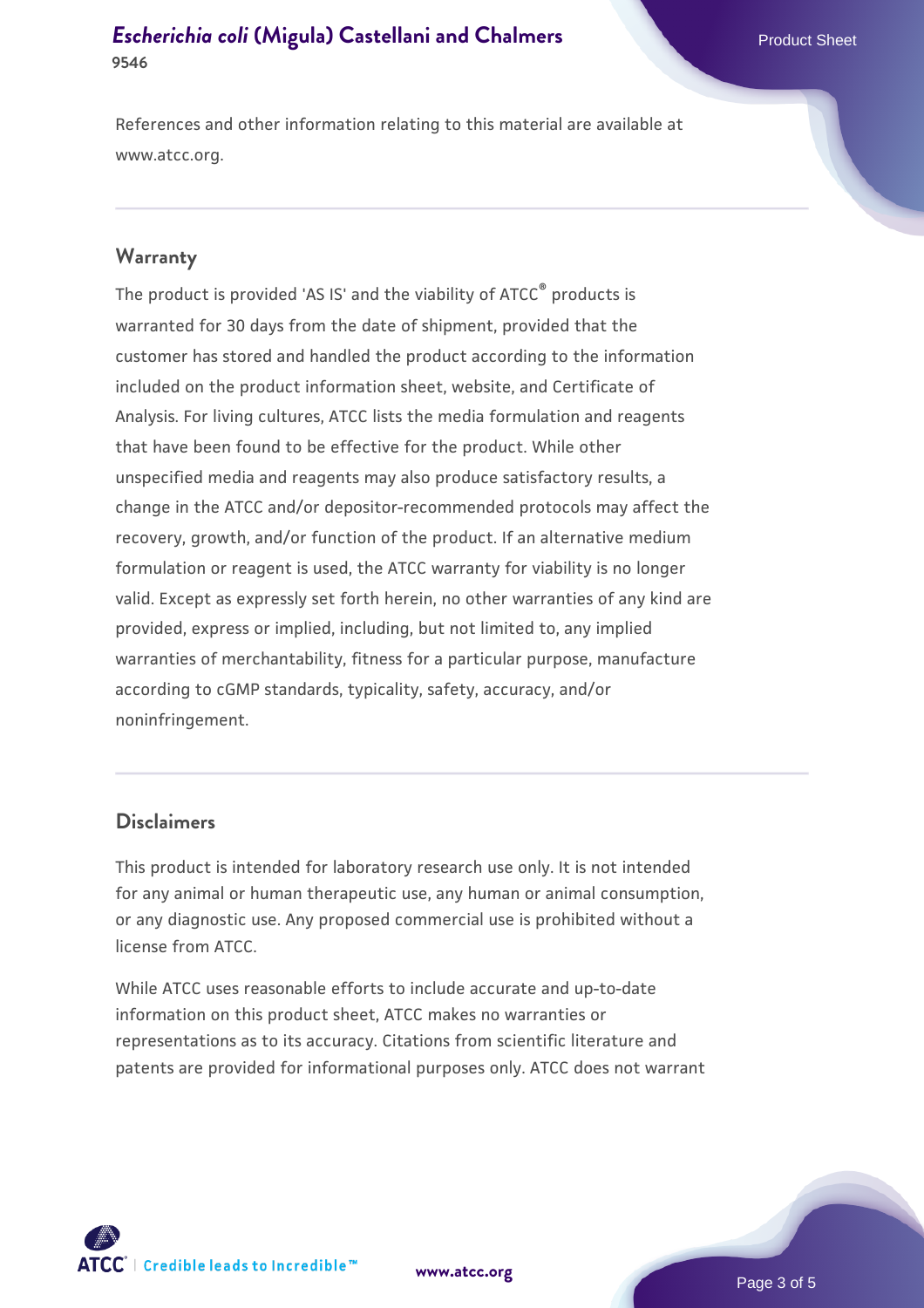that such information has been confirmed to be accurate or complete and the customer bears the sole responsibility of confirming the accuracy and completeness of any such information.

This product is sent on the condition that the customer is responsible for and assumes all risk and responsibility in connection with the receipt, handling, storage, disposal, and use of the ATCC product including without limitation taking all appropriate safety and handling precautions to minimize health or environmental risk. As a condition of receiving the material, the customer agrees that any activity undertaken with the ATCC product and any progeny or modifications will be conducted in compliance with all applicable laws, regulations, and guidelines. This product is provided 'AS IS' with no representations or warranties whatsoever except as expressly set forth herein and in no event shall ATCC, its parents, subsidiaries, directors, officers, agents, employees, assigns, successors, and affiliates be liable for indirect, special, incidental, or consequential damages of any kind in connection with or arising out of the customer's use of the product. While reasonable effort is made to ensure authenticity and reliability of materials on deposit, ATCC is not liable for damages arising from the misidentification or misrepresentation of such materials.

Please see the material transfer agreement (MTA) for further details regarding the use of this product. The MTA is available at www.atcc.org.

# **Copyright and Trademark Information**

© ATCC 2021. All rights reserved. ATCC is a registered trademark of the American Type Culture Collection.

### **Revision**

This information on this document was last updated on 2021-05-19

### **Contact Information**



**[www.atcc.org](http://www.atcc.org)**